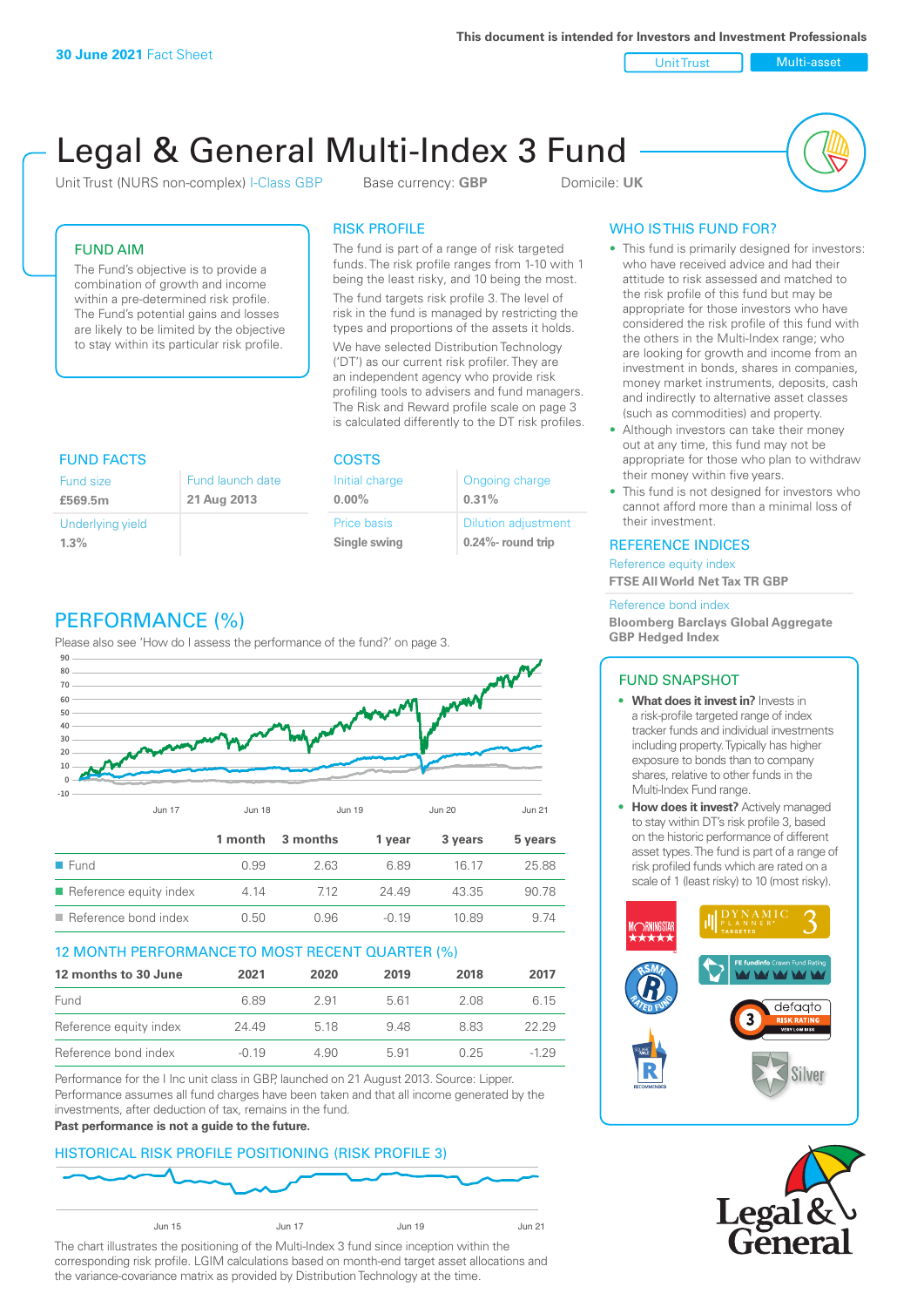# Legal & General Multi-Index 3 Fund

Unit Trust (NURS non-complex) I-Class GBP

# PORTFOLIO BREAKDOWN

All data source LGIM unless otherwise stated. Totals may not sum due to rounding.





#### FUND MANAGERS

The fund managers have responsibility for managing the multi-index fund range. They are part of the Multi-Asset Funds (MAF) team in LGIM. This team focuses on designing and managing multi-asset funds that are tailored to match the specific objectives of various client types. The team sits within a wider Asset Allocation team which combines both depth of experience with a broad range of expertise from different fields, including fund management, investment consulting and risk management roles.

# TOP 10 HOLDINGS (%)

| Cash                                                   | 16.5 |
|--------------------------------------------------------|------|
| L&G Sterling Corporate Bond Index Fund                 | 8.5  |
| L&G All Stocks Gilt Index Trust                        | 8.5  |
| <b>LGIM Global Corporate Bond Fund</b>                 | 7.0  |
| L&G UK Index Trust                                     | 5.0  |
| <b>L&amp;G US Index Trust</b>                          | 4.8  |
| L&G Emerging Markets Government Bond (US\$) Index Fund | 3.5  |
| L&G Japan Index Trust                                  | 3.5  |
| L&G Global Infrastructure Index Fund                   | 2.8  |
| L&G Short Dated Sterling Corporate Bond Index Fund     | 2.0  |